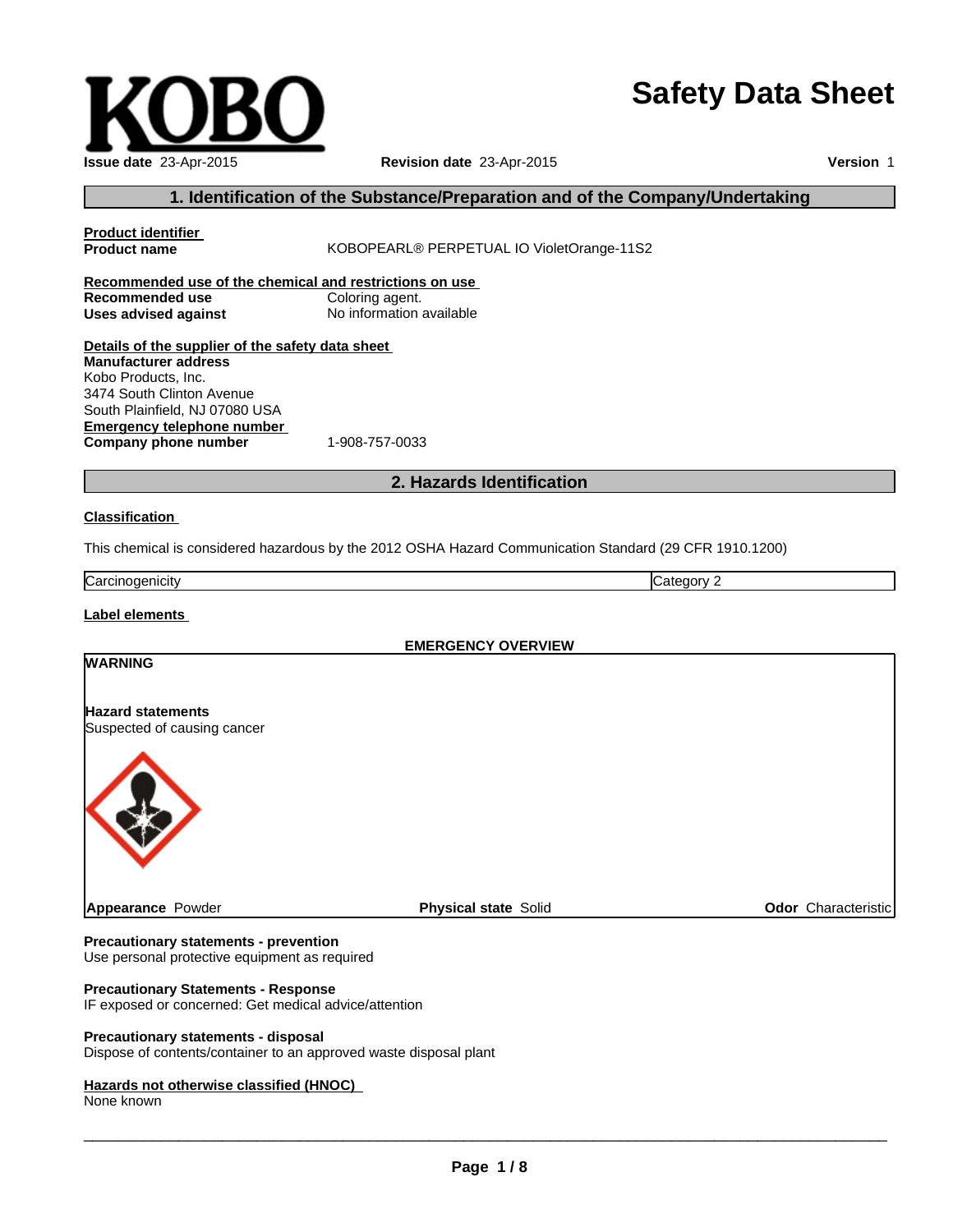#### **Other Information**

No information available

# **3. Composition/information on Ingredients**

 $\_$  , and the set of the set of the set of the set of the set of the set of the set of the set of the set of the set of the set of the set of the set of the set of the set of the set of the set of the set of the set of th

| <b>Chemical name</b>      | <b>CAS No</b> | Weight-%    |
|---------------------------|---------------|-------------|
| Synthetic Fluorphlogopite | 12003-38-2    | 57.0-61.0   |
| Silica                    | 7631-86-9     | 22.5-26.5   |
| Titanium dioxide          | 13463-67-7    | 5.0-9.0     |
| Iron Oxides (C.I. 77491)  | 1309-37-1     | $5.0 - 9.0$ |
| Triethoxycaprylylsilane   | 2943-75-1     | $1.0 - 3.0$ |

| 4. First aid measures                                                      |                                                                                                                                    |  |  |  |
|----------------------------------------------------------------------------|------------------------------------------------------------------------------------------------------------------------------------|--|--|--|
| <b>First aid measures</b>                                                  |                                                                                                                                    |  |  |  |
| <b>General advice</b>                                                      | If symptoms persist, call a physician.                                                                                             |  |  |  |
| Eye contact                                                                | Rinse immediately with plenty of water, also under the eyelids, for at least 15 minutes. If<br>symptoms persist, call a physician. |  |  |  |
| <b>Skin contact</b>                                                        | Wash off immediately with soap and plenty of water while removing all contaminated<br>clothes and shoes.                           |  |  |  |
| <b>Inhalation</b>                                                          | Remove to fresh air. If breathing is irregular or stopped, administer artificial respiration.                                      |  |  |  |
| Ingestion                                                                  | If swallowed, do not induce vomiting: seek medical advice immediately and show this<br>container or label.                         |  |  |  |
| Self-protection of the first aider                                         | Use personal protective equipment as required.                                                                                     |  |  |  |
| Most important symptoms and effects, both acute and delayed                |                                                                                                                                    |  |  |  |
| <b>Symptoms</b>                                                            | No known effects under normal use conditions.                                                                                      |  |  |  |
| Indication of any immediate medical attention and special treatment needed |                                                                                                                                    |  |  |  |
| Note to physicians                                                         | Effects of exposure (inhalation, ingestion or skin contact) to substance may be delayed.                                           |  |  |  |
|                                                                            |                                                                                                                                    |  |  |  |

# **5. Fire-fighting measures**

# **Suitable extinguishing media**

Use extinguishing measures that are appropriate to local circumstances and the surrounding environment.

**Unsuitable extinguishing media** No information available.

#### **Specific hazards arising from the chemical** None in particular.

**Explosion data Sensitivity to mechanical impact** None. **Sensitivity to static discharge** None.

# **Protective equipment and precautions for firefighters**

Use personal protective equipment as required.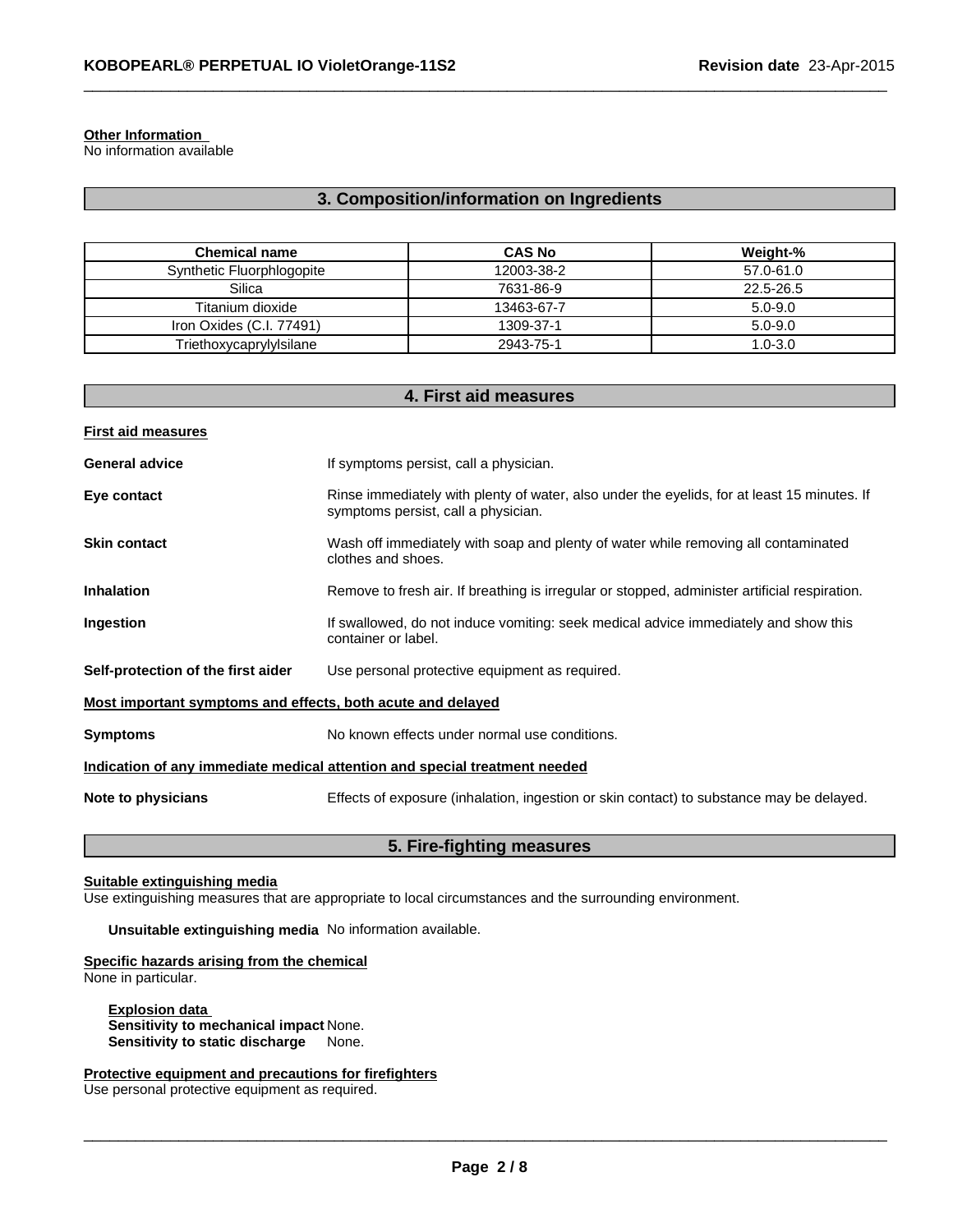|                                                              | 6. Accidental release measures                                                                                       |  |
|--------------------------------------------------------------|----------------------------------------------------------------------------------------------------------------------|--|
|                                                              | Personal precautions, protective equipment and emergency procedures                                                  |  |
| <b>Personal precautions</b>                                  | Use personal protective equipment as required. Avoid contact with eyes. Wash thoroughly<br>after handling.           |  |
| For emergency responders                                     | Use personal protective equipment as required.                                                                       |  |
| <b>Environmental precautions</b>                             | Collect spillage. Do not allow into any sewer, on the ground or into any body of water.                              |  |
| Methods and material for containment and cleaning up         |                                                                                                                      |  |
| <b>Methods for containment</b>                               | Prevent further leakage or spillage if safe to do so.                                                                |  |
| Methods for cleaning up                                      | Avoid creating dust. Sweep up and shovel into suitable containers for disposal.                                      |  |
| Prevention of secondary hazards                              | Clean contaminated objects and areas thoroughly observing environmental regulations.                                 |  |
|                                                              | 7. Handling and Storage                                                                                              |  |
| <b>Precautions for safe handling</b>                         |                                                                                                                      |  |
| Advice on safe handling                                      | Use personal protective equipment as required. Use only in well-ventilated areas. Wash<br>thoroughly after handling. |  |
| Conditions for safe storage, including any incompatibilities |                                                                                                                      |  |
| <b>Storage conditions</b>                                    | Keep container tightly closed in a dry and well-ventilated place. Store at ambient conditions.                       |  |
| Incompatible materials                                       | Strong oxidizing agents. Strong acids.                                                                               |  |

 $\_$  , and the set of the set of the set of the set of the set of the set of the set of the set of the set of the set of the set of the set of the set of the set of the set of the set of the set of the set of the set of th

# **8. Exposure Controls/Personal Protection**

# **Control parameters**

# **Exposure guidelines**

| <b>Chemical name</b>                  | <b>ACGIH TLV</b>                             | <b>OSHA PEL</b>                                                                                                                                                                                                           | <b>NIOSH IDLH</b>                                                                                                                         |
|---------------------------------------|----------------------------------------------|---------------------------------------------------------------------------------------------------------------------------------------------------------------------------------------------------------------------------|-------------------------------------------------------------------------------------------------------------------------------------------|
| Silica<br>7631-86-9                   |                                              | TWA: 20 mppcf<br>: $(80)/(%$ SiO2) mg/m <sup>3</sup> TWA                                                                                                                                                                  | IDLH: $3000 \text{ mg/m}^3$<br>TWA: 6 $mq/m3$                                                                                             |
| Titanium dioxide<br>13463-67-7        | TWA: $10 \text{ mg/m}^3$                     | TWA: $15 \text{ mg/m}^3$ total dust<br>(vacated) TWA: 10 mg/m <sup>3</sup> total<br>dust                                                                                                                                  | IDLH: 5000 mg/m <sup>3</sup>                                                                                                              |
| Iron Oxides (C.I. 77491)<br>1309-37-1 | TWA: 5 mg/m <sup>3</sup> respirable fraction | TWA: $10 \text{ mg/m}^3$ fume<br>TWA: 15 $mg/m3$ total dust<br>(vacated) TWA: 10 mg/m <sup>3</sup> fume<br>and total dust Iron oxide<br>(vacated) TWA: $5 \text{ mg/m}^3$<br>respirable fraction regulated<br>under Rouge | IDLH: $2500 \text{ mg/m}^3$ Fe dust and<br>fume<br>TWA: 5 mg/m <sup>3</sup> respirable fraction TWA: 5 mg/m <sup>3</sup> Fe dust and fume |

# **Appropriate engineering controls**

| <b>Engineering controls</b> | Ensure adequate ventilation, especially in confined areas. |
|-----------------------------|------------------------------------------------------------|
|-----------------------------|------------------------------------------------------------|

# **Individual protection measures, such as personal protective equipment**

| <b>Eye/face protection</b>     | Wear safety glasses with side shields (or goggles).                       |
|--------------------------------|---------------------------------------------------------------------------|
| Skin and body protection       | Wear protective gloves and protective clothing.                           |
| <b>Respiratory protection</b>  | In case of insufficient ventilation, wear suitable respiratory equipment. |
| General hygiene considerations | Handle in accordance with good industrial hygiene and safety practice.    |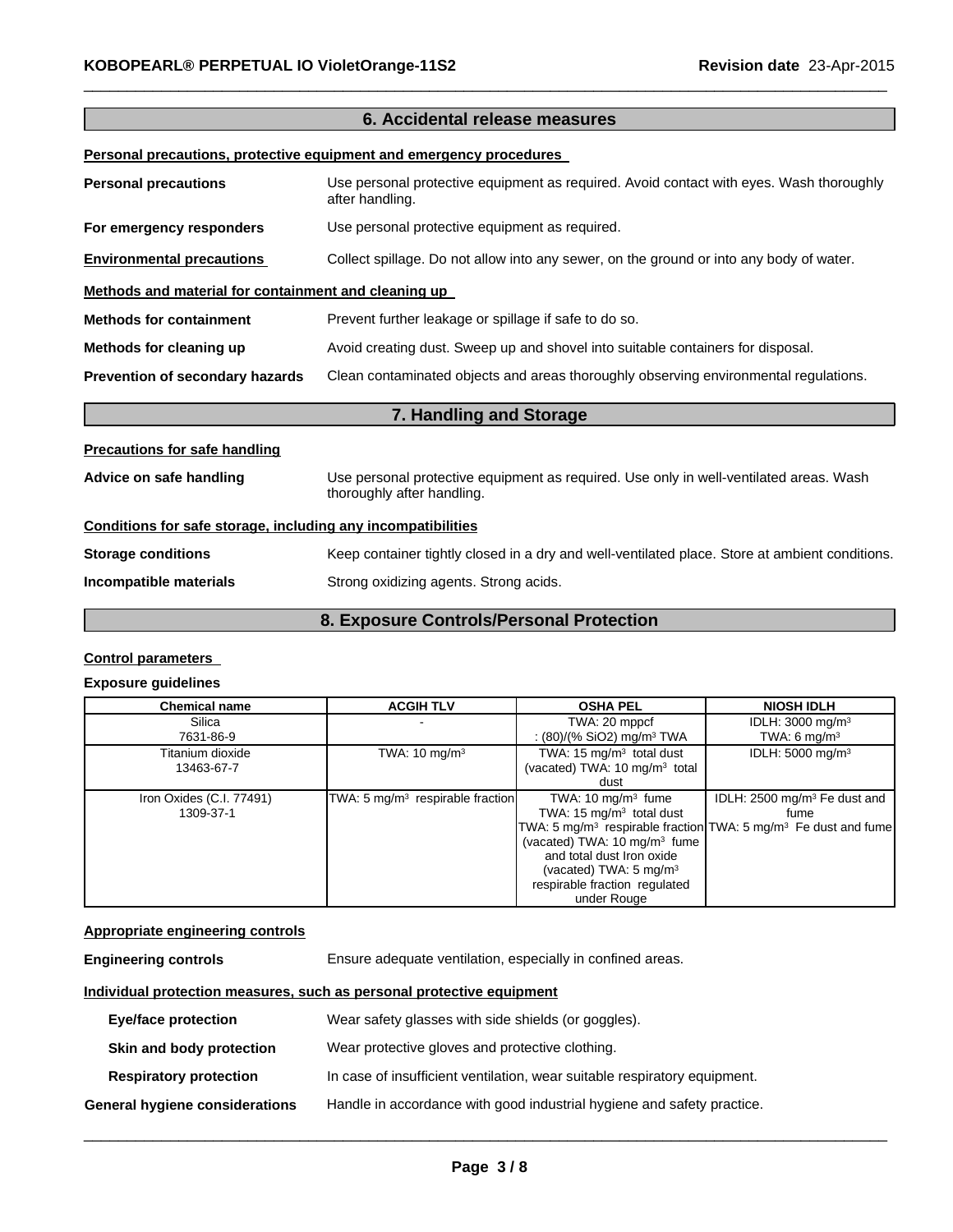# **9. Physical and Chemical Properties**

 $\_$  , and the set of the set of the set of the set of the set of the set of the set of the set of the set of the set of the set of the set of the set of the set of the set of the set of the set of the set of the set of th

## **Information on basic physical and chemical properties**

| <b>Physical state</b><br>Appearance<br>Color | Solid<br>Powder<br>Violet Orange | Odor<br><b>Odor threshold</b> | Characteristic<br>No information available |
|----------------------------------------------|----------------------------------|-------------------------------|--------------------------------------------|
| <b>Property</b>                              | Values                           | <b>Remarks</b> •              |                                            |
| рH                                           |                                  | No information available      |                                            |
| <b>Melting point/freezing point</b>          |                                  | No information available      |                                            |
| Boiling point / boiling range                |                                  | No information available      |                                            |
| <b>Flash point</b>                           |                                  | No information available      |                                            |
| <b>Evaporation rate</b>                      |                                  | No information available      |                                            |
| Flammability (solid, gas)                    |                                  | No information available      |                                            |
| <b>Flammability limit in air</b>             |                                  |                               |                                            |
| <b>Upper flammability limit</b>              |                                  | No information available      |                                            |
| Lower flammability limit                     |                                  | No information available      |                                            |
| Vapor pressure                               |                                  | No information available      |                                            |
| Vapor density                                |                                  | No information available      |                                            |
| <b>Specific gravity</b>                      |                                  | No information available      |                                            |
| <b>Water solubility</b>                      | Insoluble in water               |                               |                                            |
| Solubility in other solvents                 |                                  | No information available      |                                            |
| <b>Partition coefficient</b>                 |                                  | No information available      |                                            |
| <b>Autoignition temperature</b>              |                                  | No information available      |                                            |
| <b>Decomposition temperature</b>             |                                  | No information available      |                                            |
| <b>Kinematic viscosity</b>                   |                                  | No information available      |                                            |
| <b>Dynamic viscosity</b>                     |                                  | No information available      |                                            |
| <b>Explosive properties</b>                  |                                  | No information available      |                                            |
| <b>Oxidizing properties</b>                  |                                  | No information available      |                                            |
| <b>Other Information</b>                     |                                  |                               |                                            |
| <b>Softening point</b>                       | No information available         |                               |                                            |
| <b>Molecular weight</b>                      | No information available         |                               |                                            |
| VOC content (%)                              | No information available         |                               |                                            |
| <b>Density</b>                               | No information available         |                               |                                            |
| <b>Bulk density</b>                          | No information available         |                               |                                            |

# **10. Stability and Reactivity**

#### **Reactivity** No data available

# **Chemical stability**

Stable under normal conditions.

#### **Possibility of hazardous reactions** None under normal processing.

**Hazardous polymerization** Hazardous polymerization does not occur.

#### **Conditions to avoid** None known.

**Incompatible materials** Strong oxidizing agents. Strong acids.

# **Hazardous decomposition products**

None under normal use conditions.

 $\_$  , and the contribution of the contribution of the contribution of the contribution of  $\mathcal{L}_\text{max}$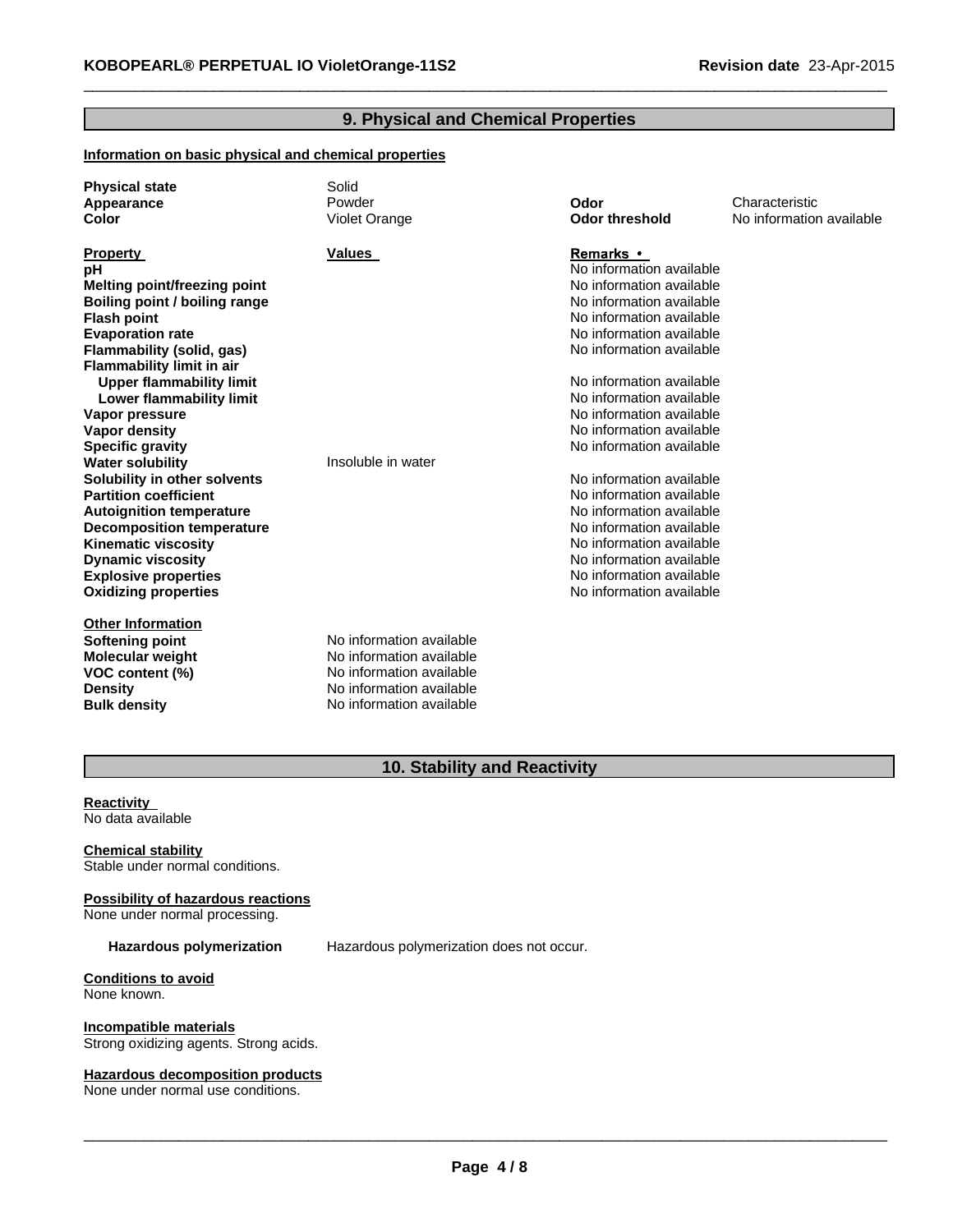# **11. Toxicological Information**

 $\_$  , and the set of the set of the set of the set of the set of the set of the set of the set of the set of the set of the set of the set of the set of the set of the set of the set of the set of the set of the set of th

# **Information on likely routes of exposure**

### **Product information**

| <b>Inhalation</b>   | No data available. |
|---------------------|--------------------|
| Eye contact         | No data available. |
| <b>Skin contact</b> | No data available. |
| Ingestion           | No data available. |

#### **Component information**

| <b>Chemical name</b>                  | Oral LD50                | <b>Dermal LD50</b>      | <b>Inhalation LC50</b> |
|---------------------------------------|--------------------------|-------------------------|------------------------|
| Silica<br>7631-86-9                   | $>$ 5000 mg/kg (Rat)     | $>$ 2000 mg/kg (Rabbit) | $> 2.2$ mg/L (Rat) 1 h |
| Titanium dioxide<br>13463-67-7        | $> 10000$ mg/kg (Rat)    |                         |                        |
| Iron Oxides (C.I. 77491)<br>1309-37-1 | $> 10000$ mg/kg (Rat)    |                         |                        |
| Triethoxycaprylylsilane<br>2943-75-1  | $= 10060 \mu L/kg$ (Rat) | $=$ 5910 µL/kg (Rabbit) | -                      |

# **Information on toxicological effects**

**Symptoms** No information available.

## **Delayed and immediate effects as well as chronic effects from short and long-term exposure**

| <b>Skin corrosion/irritation</b>  | No information available.                                                                |
|-----------------------------------|------------------------------------------------------------------------------------------|
| Serious eye damage/eye irritation | No information available.                                                                |
| <b>Irritation</b>                 | No information available.                                                                |
| <b>Corrosivity</b>                | No information available.                                                                |
| <b>Sensitization</b>              | No information available.                                                                |
| <b>Germ cell mutagenicity</b>     | No information available.                                                                |
| Carcinogenicity                   | This product contains one or more substances which are classified by IARC as             |
|                                   | carcinogenic to humans (Group I), probably carcinogenic to humans (Group 2A) or possibly |
|                                   | carcinogenic to humans (Group 2B).                                                       |

| <b>Chemical name</b>               | ACGIH | <b>IARC</b> | <b>NITD</b> | <b>OSHA</b> |
|------------------------------------|-------|-------------|-------------|-------------|
| −−<br>$\cdots$<br>Titanium dioxide |       | 2B<br>Group |             |             |
| 13463-67-7                         |       |             |             |             |

*Group 2B - Possibly Carcinogenic to Humans X - Present*

**Aspiration hazard** 

No information available.<br>No information available. **STOT** - **single exposure** No information available.<br>**STOT** - **repeated exposure** No information available. **STOT - repeated exposure** No information available.<br> **Aspiration hazard** No information available.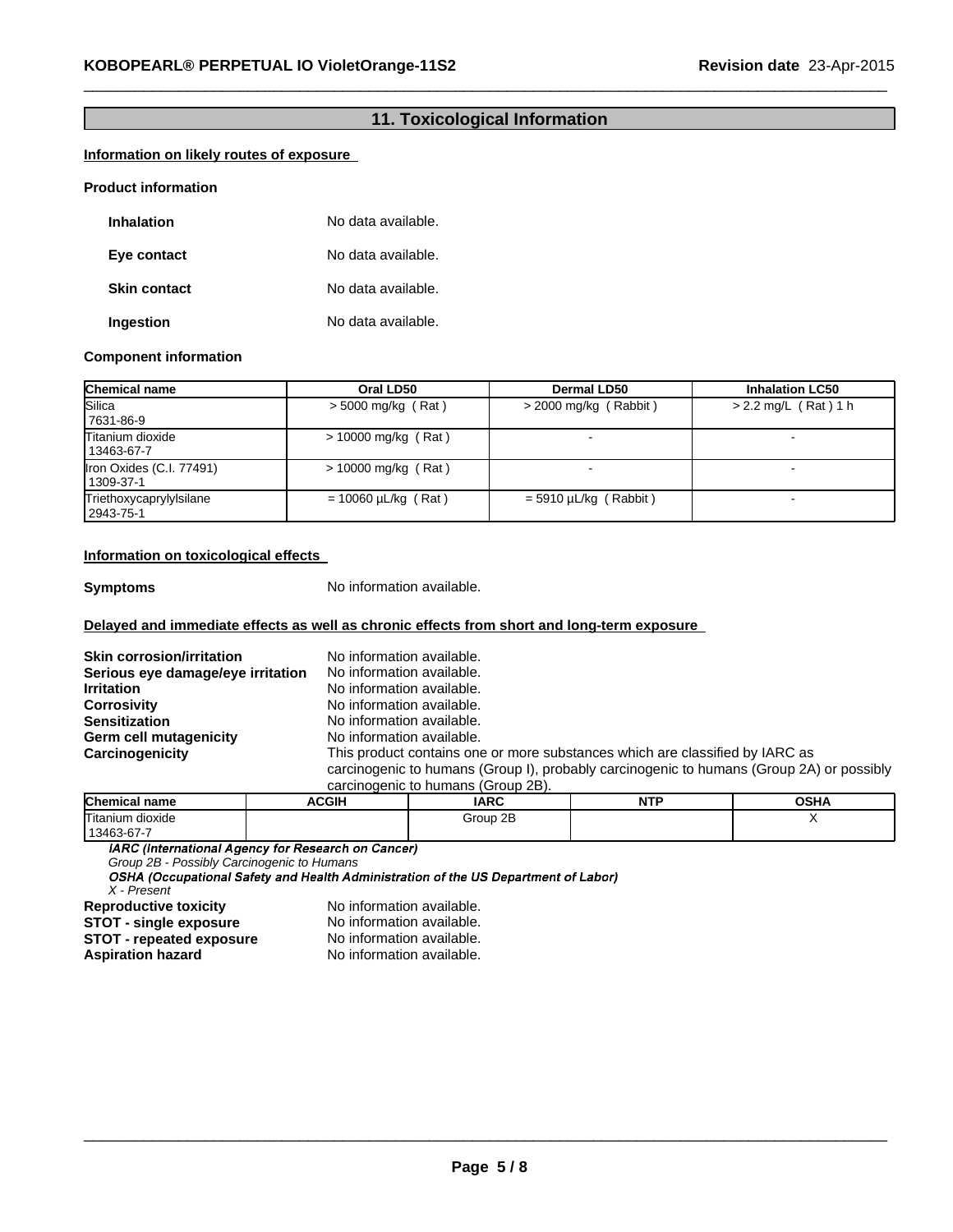# **12. Ecological Information**

 $\_$  , and the set of the set of the set of the set of the set of the set of the set of the set of the set of the set of the set of the set of the set of the set of the set of the set of the set of the set of the set of th

# **Ecotoxicity**

| <b>Chemical name</b> | Algae/aguatic plants                                      | <b>Fish</b>                                      | <b>Toxicity to</b><br><b>Microorganisms</b> | Crustacea                                  |
|----------------------|-----------------------------------------------------------|--------------------------------------------------|---------------------------------------------|--------------------------------------------|
| Silica<br>7631-86-9  | 440: 72 h<br>Pseudokirchneriella<br>subcapitata mg/L EC50 | 5000: 96 h Brachydanio rerio<br>mg/L LC50 static |                                             | 7600: 48 h Ceriodaphnia<br>dubia mg/L EC50 |

#### **Persistence and degradability**

No information available.

## **Bioaccumulation**

No information available.

**Other adverse effects** No information available

# **13. Disposal Considerations**

# **Waste treatment methods**

| <b>Disposal of wastes</b> | Disposal should be in accordance with applicable regional, national and local laws and<br>regulations. |
|---------------------------|--------------------------------------------------------------------------------------------------------|
| Contaminated packaging    | Disposal should be in accordance with applicable regional, national and local laws and<br>regulations. |

# **14. Transport Information**

| <b>DOT</b>  | Not regulated |
|-------------|---------------|
| ICAO (air)  | Not regulated |
| <b>IATA</b> | Not regulated |
| <b>IMDG</b> | Not regulated |
| <b>RID</b>  | Not regulated |
| ADR         | Not regulated |

# **15. Regulatory information**

| <b>International inventories</b> |                |
|----------------------------------|----------------|
| TSCA                             | Complies       |
| <b>DSL/NDSL</b>                  | Complies       |
| <b>EINECS/ELINCS</b>             | Complies       |
| ENCS                             | Not Determined |
| <b>IECSC</b>                     | Complies       |
| KECL                             | Complies       |
| <b>PICCS</b>                     | Complies       |
| AICS                             | Complies       |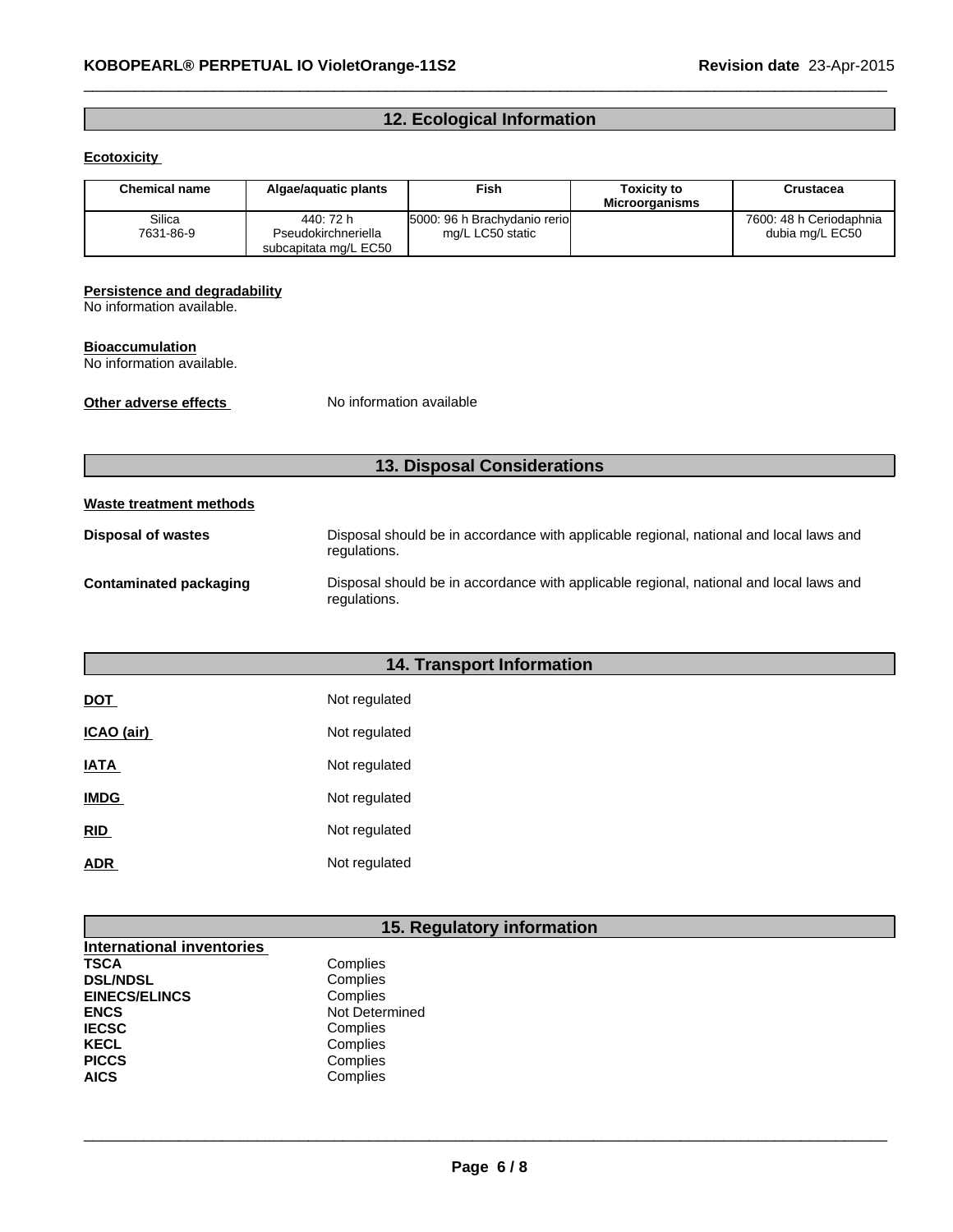### **Legend:**

**TSCA** - United States Toxic Substances Control Act Section 8(b) Inventory **DSL/NDSL** - Canadian Domestic Substances List/Non-Domestic Substances List **EINECS/ELINCS** - European Inventory of Existing Chemical Substances/European List of Notified Chemical Substances **ENCS** - Japan Existing and New Chemical Substances **IECSC** - China Inventory of Existing Chemical Substances **KECL** - Korean Existing and Evaluated Chemical Substances **PICCS** - Philippines Inventory of Chemicals and Chemical Substances

**AICS** - Australian Inventory of Chemical Substances

## **US Federal Regulations**

## **SARA 313**

Section 313 of Title III of the Superfund Amendments and Reauthorization Act of 1986 (SARA). This product does not contain any chemicals which are subject to the reporting requirements of the Act and Title 40 of the Code of Federal Regulations, Part 372

 $\_$  , and the set of the set of the set of the set of the set of the set of the set of the set of the set of the set of the set of the set of the set of the set of the set of the set of the set of the set of the set of th

|  |  | <b>SARA 311/312 Hazard Categories</b> |
|--|--|---------------------------------------|
|  |  |                                       |

| Nο |
|----|
| Nο |
| Nο |
| Nο |
| N٥ |
|    |

#### **CWA (Clean Water Act)**

This product does not contain any substances regulated as pollutants pursuant to the Clean Water Act (40 CFR 122.21 and 40 CFR 122.42)

## **CERCLA**

This material, as supplied, does not contain any substances regulated as hazardous substances under the Comprehensive Environmental Response Compensation and Liability Act (CERCLA) (40 CFR 302) or the Superfund Amendments and Reauthorization Act (SARA) (40 CFR 355). There may be specific reporting requirements at the local, regional, or state level pertaining to releases of this material

## **US State Regulations**

## **California Proposition 65**

This product contains the following Proposition 65 chemicals

| name<br>.<br>.ner<br>.nemical              | Califo<br>- -<br>----<br>roposition 65<br>nıa |  |
|--------------------------------------------|-----------------------------------------------|--|
| $\sim$<br>13463-67-7<br>itanium<br>dioxide | شarcınoαer                                    |  |

## **U.S. State Right-to-Know Regulations**

This product may contain substances regulated by state right-to-know regulations

| <b>Chemical name</b>                  | New Jersey | <b>Massachusetts</b> | <b>Pennsylvania</b> |
|---------------------------------------|------------|----------------------|---------------------|
| Titanium dioxide<br>13463-67-7        |            |                      |                     |
| Iron Oxides (C.I. 77491)<br>1309-37-1 |            | ,,                   |                     |